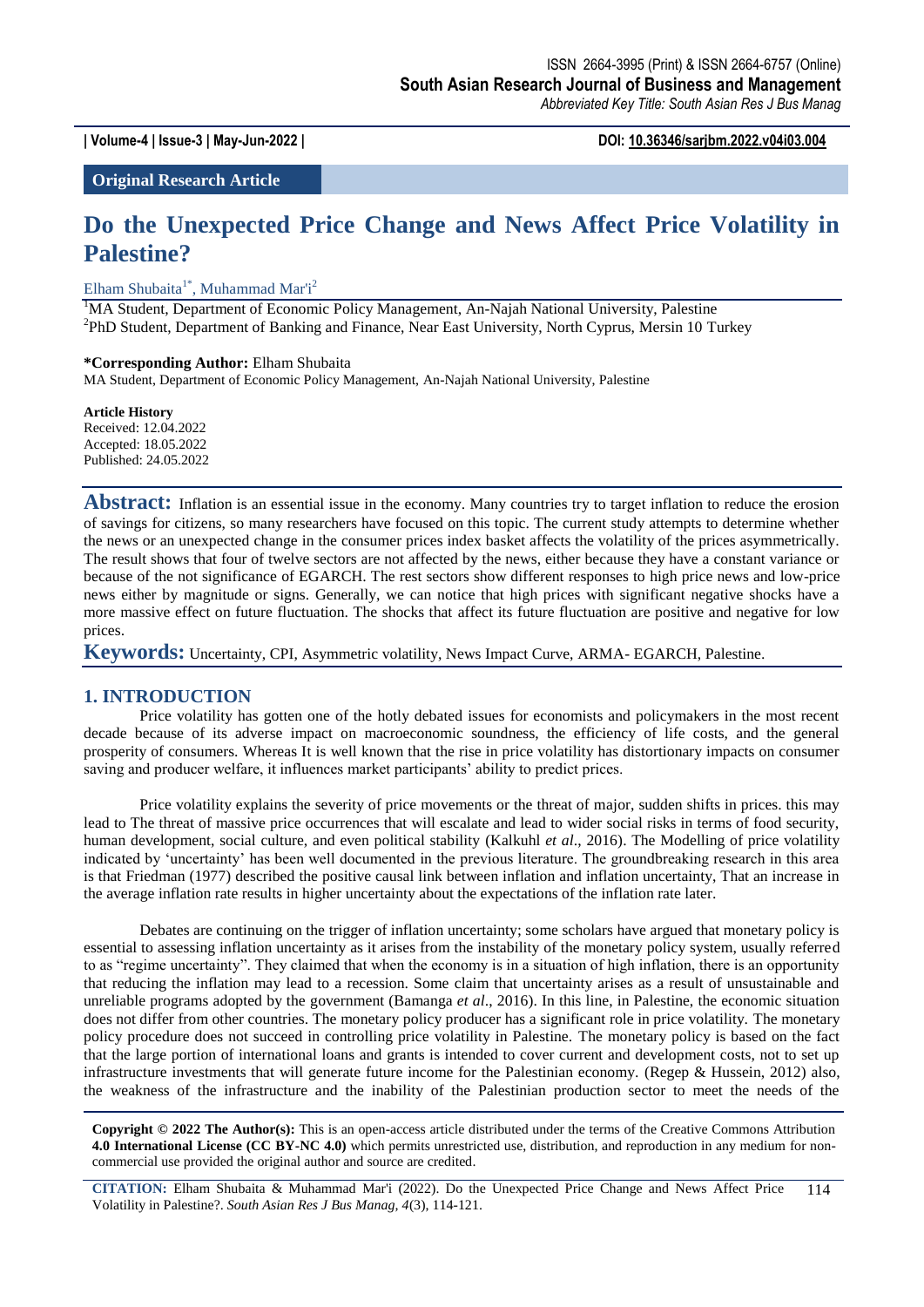Palestinian market led to the ambiguity of prices in Palestine due to its dependence on imports and thus became more sensitive to international prices, where hat price volatility in Palestine are sensitive to imports (Abumdallala, 2019).

Although some scholars haven't supported the relationship between inflation and uncertainty, the majority have supported Friedman"s hypothesis with different viewpoints on the reasons and economic impacts. Many researchers argue that economic factors trigger increased price volatility. This study employs the asymmetric GARCH model and News Impact Curve to test whether the unexpected price change affects the price volatility asymmetrically for the Palestine CPI basket and answer the following question: Do the unexpected price change and news affect price Volatility in Palestine?

However, the causes of price volatility are not limited to economic factors; the political situation also has its portion in price distortion, at least in the Palestinian economy. Ihle *et al*., (2019) show that some Palestinian commodity price volatility is connected with the Palestinian-Israel conflict, where political stability plays an essential role in stabilizing prices.

Since Israel still controls the land, sea, and air crossings to Palestine, and as the Palestinian economy is still linked to economic agreements such as Commercial supplement to the Oslo agreement, the Palestinian economy is closely related to the Israeli policies. Thus, the Palestinian economy has been linked to the Israeli economy, which led to the transfer of the burden of Israeli inflation to the Palestinian economy. Thus, the rise in prices in Israel is directly reflected in the performance of the Palestinian economy, especially since inflation leads to a decrease in the volume of savings due to the decrease in the purchasing power of money because daily transactions in the Palestinian territories are carried out in the Israeli shekel, so everyone gets rid of what they have of cash, which negatively affects investment and consumption (Rajab, 2011). The price index in Palestine is considered high in light of the decrease in income and high unemployment compared to Israel, and this is a reason for remaining high is due to the high prices of imports from Israel on the one hand in light of the disparity in income and prices between Palestine and Israel, in addition to the shortage of goods and services as a result of the Israeli restrictions on the Palestinian economy. The political, economic, and social role is also vital in the rise in Palestine's prices, which leads to an increase in the volume of public expenditures. A severe shortage of basic foodstuffs, subjecting it to the difficulty of transporting goods to and from the Gaza Strip due to the closure policy imposed on it, complete isolation, and a rise in Transportation and transportation prices that affected prices in the West Bank (Medhat, 2006). Therefore, the study of inflation in Palestine and its trends is considered an important issue that concerns Palestinian policymakers. Therefore, this study is crucial as it shows how the news affects the consumer basket. This study aims to determine whether the unexpected price change affects inflation in Palestine. It also contributes to determining inflation trends for the consumer price basket, which helps policymakers take these sectors into account when targeting inflation.

Although many scholars investigated the effect of unexpected prices on volatility, no one has investigated its effect on the CPI basket. To the best of our knowledge, this is the first time that the impact of an unexpected price change on the CPI basket has been studied

To model inflation's reaction to the news and unexpected price change, many scholars cross-world have employed different symmetric and asymmetric GARCH models to study price volatility, oil price volatility, food volatility, and commodity volatility. The interesting technique employed heavily in studying asymmetric is News Impact Curve, which was introduced for the GARCH model by Pagan & Schwert (1990). To overcome the problem that relates to the ARMA model, we follow Bollerslev, (1986) methodology by combining ARMA-GARCH

Ndiaye & Konte (2017) investigate the role of inflation uncertainty on economic growth. In the West African Economic and Monetary Union during the period from 1970Q1 to 2015Q1. The study employs the VAR-GARCH model; the study finds that inflation uncertainty plays a negative role in Guinea-Bissau and Togo's economic growth, while the relationship is not significant for the rest countries. Chowdhury (2014) investigates the relationship between inflation and inflation uncertainty from 1954:04 to 2010:04 in India. The study employs Granger causality and generalized autoregressive conditional heteroscedasticity. The study result supports Friedman"s hypothesis of a positive relationship between inflation level and uncertainty. Hachicha & Lean (2013) test the relationship between inflation and inflation uncertainty and output in Tunisia during the period from 1988 Q3 to 2011 Q4. The study adopts the GARCH-inmean model and Granger causality. The result finds evidence of the positive relationship between inflation and inflation uncertainty and that inflation uncertainty is a trigger for recession. Rizvi & Naqvi (2009) study investigates a relationship between inflation and inflation uncertainty in Pakistan for the period from the first quarter in 1976 to the second quarter in 2008 by using GJR-GARCH, EGARCH, and News impact Curve and Granger causality. The study result found that inflation uncertainty is asymmetric; the result confirms the Friedman-Ball hypothesis about inflation uncertainty.

Naurin & Qayyum (2016) investigate oil price volatility on the consumer price index in Pakistan for the period from 1980 to 2014. The study employed Box-Cox transformation and EGARCH model; the study found asymmetric news impact of oil price volatility on consumer price index also the result confirms Friedman hypothesis of existence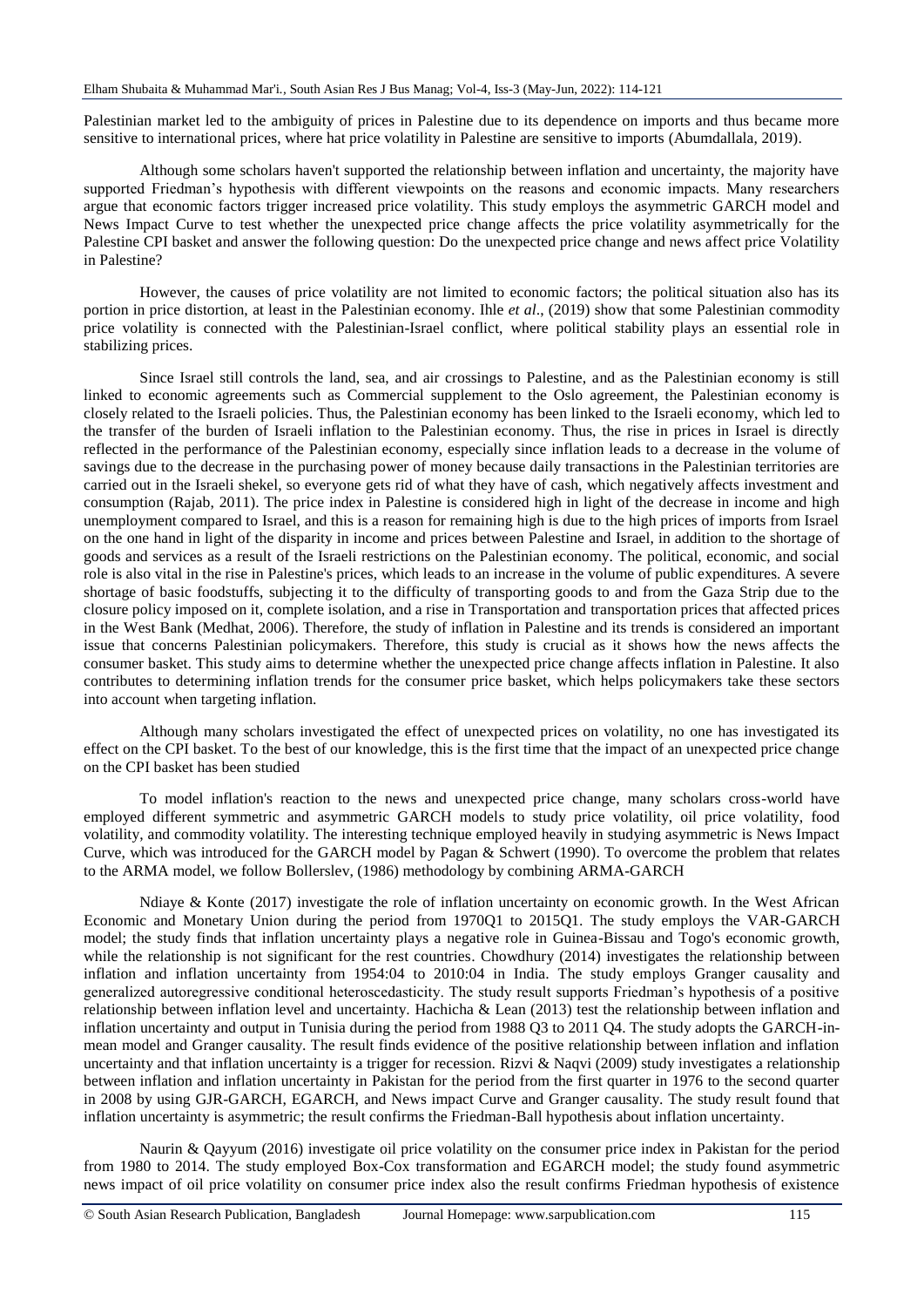positive relationship between oil and CPI. Furthermore, that good news increases CPI volatility rather than negative news. Thornton (2006) investigated inflation and inflation uncertainty in India from 1957 to 2005 using the GARCH model; the study found that inflation uncertainty has a negative shock on output. Barimah (2014) has investigated inflation and inflation uncertainty in Ghana during the period from 1963:4 to 2014:2 by using Exponential Generalized Autoregressive Heteroscedasticity and Granger causality; the study result found bi-discretional causality between inflation and inflation uncertainty, the results support the Friedman-Ball hypothesis. Balcilar & Ozdemir (2013) used Granger causality and conditional Gaussian Markov switching vector autoregressive for G-7 countries during the period from 1959:12–2008:10 to test the existence of the relationship between inflation and inflation uncertainty. The study support Friedman's hypothesis for the US and Canada.

Caporale & McKiernan (1997) the study support Friedman's hypothesis that high inflation leads to an increase in inflation uncertainty by using the GARCH model for the period from 1947:11 to 1994:08 for the United States. Bamanga *et al*., (2016) have investigated inflation and inflation uncertainty in Nigeria from 1960:1 to 2014:07 by using the EGARCH model and Granger causality. The study results support Friedman' hypothesis. Granger causality reveals that inflation causes inflation uncertainty.

# **2. DATA AND METHODOLOGY**

#### **2.1. Data**

The study employs the consumer price index (CPI) basket that accounts for changing prices over time. In Palestine, the CPI basket consists of twelve categories that include the Palestinian economy's overall sector.

They are (Food and soft drinks, Alcoholic Beverages and tobacco, Textiles, clothing and footwear, Housing, Furniture, household goods, Medical care, Transportation, Communications, Recreational & cultural goods & services, Education, Restaurants, and cafes, and finally Miscellaneous goods and services). The study covers the period from 1st of Jan 2005 to 31st of Dec 2019. Since the financial series is noisy and has many issues such as autocorrelation, serial correlation, etc., the study converted to continuous price as suggested by Brooks (2019) based on the following equation: (natural logarithm of current price – natural logarithm of the previous price) \* 100%.

#### **2.2. Methodology ARMA model**

Financial series is known for having a feature depending on its previous behavior. In our analysis, we consider this issue by employing the ARMA process and expanding the  $EGARCH(1,1)$  model to become the ARMA-EGARCH model. Box & Jenkins (1976) introduced the ARMA (p,q) process, which contains two-part. The first one is autoregressive (AR), where the current value depends on its previous value and is written as follows: = + 1−1 + ⋯ + − + ……………….. (1)

Where  $y_t$  is the dependent variable,  $\mu$  is a constant,  $\phi_p y_{t-p}$  is the previous value of the dependent variable, and  $u_t$  is a white noise disturbance term which has a constant mean, constant variance and constant autocovariance. The second part of the ARMA process is the Moving average (MA), and it is based on that the current value of the dependent variable depends on its previous error term and is written as follows: = + +1−1 + ⋯ + − ………………… (2)

The ARMA (p, q) process is as mentioned before; it is about combining the two-part, AR part and MA part as follows:  $\overline{q}$ 

 = + ∑ − =1 + ∑ − =1 + …………….. (3)

Where  $\mu$  is a constant, the order of AR order is represented by  $p$ , the order of MA order is represented by q as  $|b| < 1$  then the model is stationary. The order of the ARMA (p,q) process has been chosen based on the AIC criterion. We choose the order based on the lowest value of AIC; we test up for orders up to (3,3).

The financial series has many undesirable properties, such as autocorrelation, and it relies on its past behavior; thus, extending the ARMA model to ARMA-EGARCH can deal with these issues as proposed by Bollerslev, (1986).

#### **GARCH model**

ARMA (p,q) process alone cannot detect several financial series features like volatility and leverage effects; for this, scholars usually employ the GARCH model. There are several types of GARCH available, such as normal GARCH, TGARCH, EGARCH AGARCH, GARCH in mean, etc. However, it is essential to notice that not all the GARCH models can detect volatility. Hence, we employ the EGARCH model that can capture asymmetric in financial series.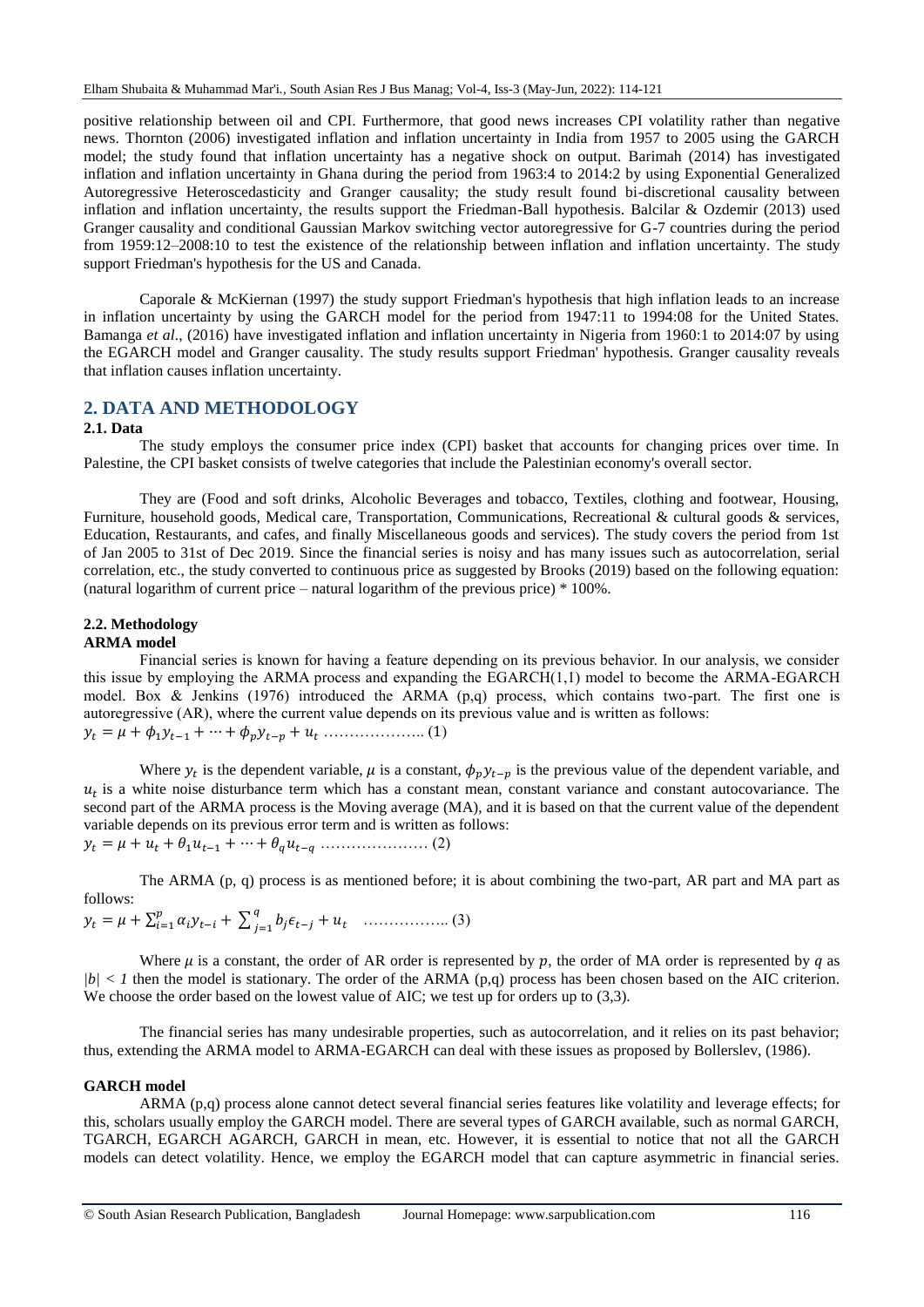EGARCH model refers to the Exponential Generalized Autoregressive Conditional Heteroscedasticity model. This model was proposed by Nelson (1991) as follows:

$$
ln(\sigma_t^2) = \alpha_0 + \alpha_1 \frac{|\varepsilon_{t-1}| + \gamma_i \varepsilon_{t-1}}{\sigma_{t-1}} + \beta_1 ln(\sigma_{t-1}^2) \dots \dots \dots \dots \dots \dots (4)
$$

Where the conditional variance is represented by  $\sigma_t^2$ ,  $\gamma_i$  refer to the asymmetric effect, if  $\gamma_i$  is positive, then the relationship between current and future return is positive. If negative, then the relationship is negative. The distinctive feature of the EGARCH model is that the conditional variance responds asymmetrically to positive and negative shocks.

#### **News Impact curve Model**

**.** 

Pagan & Schwert (1990) have introduced the News Impact Curve in the GARCH framework, further discussed by Engle & Ng (1993). The News Impact Curve divides the shocks on conditional variance into negative shock and positive shock; the negative shock is bad news; similarly, the positive shock is good news. The bad news "negative shocks" lead to increased volatility, and the good news "positive shocks" leads to volatility decreasing.

The News Impact Curve represents a Picture of the degree of asymmetry of volatility to positive and negative shocks. The Curve is plotted using the calculated conditional variance for the given model, with its estimated coefficient, and the lagged conditional variance is set to the unconditional variance. Consecutive values of  $u_{t-1}$  are then used in the equation to decide what the equivalent values of  $\sigma_t^2$  obtained from the formula will be (Brooks, 2019).

### **3. DISCUSSION THE RESULT**

As we mentioned before, to test whether the unexpected price changes or the news affect the Palestinian CPI basket price, we employ ARMA-EGARCH (1,1). We start our analysis by testing the stationary of the variables. We employed the Augmented Dickey-Fuller test for the continuous price. Appendix A. Shows that all variables are stationary at level.

After checking the unit root and ensuring that all variables are stationary, we proceed with our analysis calculating AIC to determine the ARMA process order; we choose the ARMA order based on the lowest Value of AIC. Appendix B. Shows the ARMA process order.

Next and before performing EGARCH analysis, we investigate in existing ARCH effect in the residual under the null hypothesis that there is no arch effect as proposed by Engle (1982). From Appendix C., We can confirm existing of the Arch effect; we reject the null hypothesis for all the variables.

Appendix C. indicates the existence of the arch effect; for that, we proceed with our analysis in estimating the EGARCH model. Table 1. Shows the maximum likelihood result of estimation alpha, beta, and gamma of our ARMA-EGARCH (1,1) model; Table 1 shows that alpha is significant for Transportation, Restaurants, and cafes; it is clear that beta is significant for all variables. At the same time, gamma is significant for all variables except Food and soft drinks sector and the Housing sector. It's clear from the result that four of the twelve sectors are not time-varying. These sectors are Food, and the soft drinks sector, the Housing sector, the Transportation sector, and the Restaurants and cafes sector are not time-varying  $[1]$ . These four sectors seem to be related to a mature market where these sectors' entrance is hard due to no extra profit or margin incentive. Hence, the possibility of fluctuating these markets in the short run is weak.

| Table 1: Maximum intentiou estimates of the ARMA-EGARCII(1,1) |         |            |      |             |         |            |
|---------------------------------------------------------------|---------|------------|------|-------------|---------|------------|
|                                                               | alpha   | t-static   | beta | t-static    | gamma   | t-static   |
| Food and soft drinks                                          | 0.20    | $1.80*$    | 0.45 | $1.69*$     | 0.09    | 0.60       |
| Al coholic Beverages and tobacco                              | $-0.31$ | $-5.99$    | 0.85 | 247.31      | 0.10    | 3.86       |
| Textiles, clothing and footwear                               | $-0.14$ | $-1092.90$ | 0.97 | 10967.40    | $-0.17$ | $-4728.70$ |
| Housing                                                       | $-0.16$ | $-2.57$    | 0.79 | 6.61        | 0.10    | 0.80       |
| Furniture, household goods                                    | $-0.12$ | $-2.89$    | 1.00 | 378.30      | 0.19    | 9.73       |
| Medical care                                                  | 0.26    | 3.89       | 0.73 | 1637.85     | $-0.17$ | $-2.58$    |
| Transportation                                                | 0.00    | $-0.03$    | 0.95 | 179.22      | 0.10    | 2.63       |
| Communications                                                | 0.12    | 3.67       | 0.97 | 26890000.00 | 0.00    | $-3.81$    |
| Recreational, cultural goods & services                       | $-0.15$ | $-1.83*$   | 0.94 | 33.21       | 0.60    | 6.24       |
| Education                                                     | $-0.07$ | $-574.77$  | 0.90 | 4432.49     | $-0.53$ | $-3959.00$ |
| Restaurants and cafes                                         | 0.09    | 0.78       | 0.41 | 2.43        | 0.80    | 4.37       |
| Miscellaneous goods and services                              | $-0.37$ | $-6.32$    | 0.92 | 2450.93     | 0.12    | 2.60       |

| Table 1: Maximum likelihood estimates of the ARMA-EGARCH(1,1) |  |  |  |
|---------------------------------------------------------------|--|--|--|
|                                                               |  |  |  |

All the variables are significantly at less than 1% unless indicated by others. \* indicates to significant level at 10%. The red shadowed cell indicated not significant.

 $1$  We consider a sector is not time-varying and have a constant variance if alpha is not significant.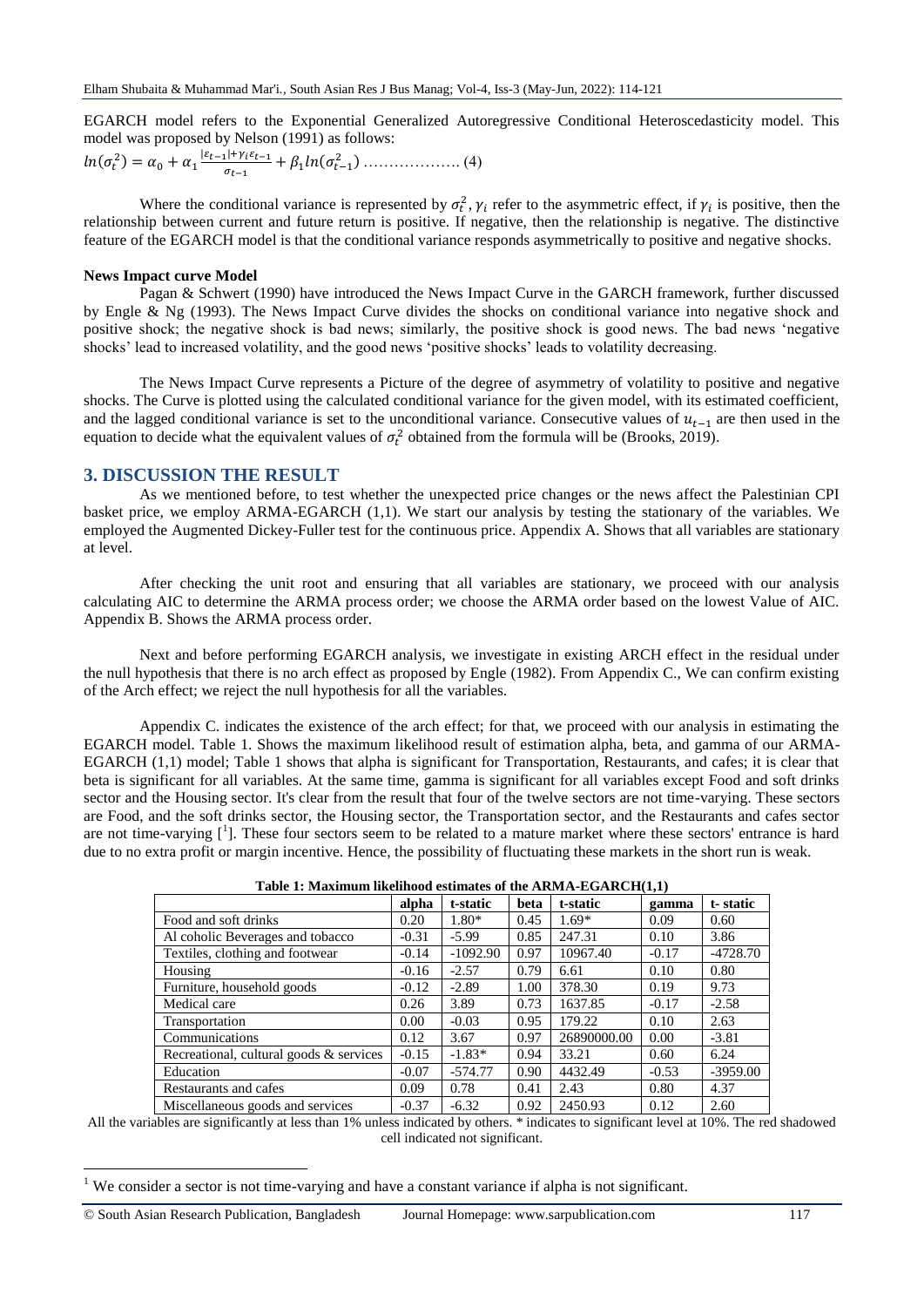| <b>Table 2: News effects on the CFT sector</b> |                        |                             |                        |                             |  |  |  |
|------------------------------------------------|------------------------|-----------------------------|------------------------|-----------------------------|--|--|--|
| sectors                                        | <b>High price</b>      |                             | Low price              |                             |  |  |  |
|                                                | news $\alpha + \gamma$ | t-stat. $(\alpha + \gamma)$ | news $\alpha - \gamma$ | t-stat. $(\alpha - \gamma)$ |  |  |  |
| Al coholic Beverages and tobacco               | $-0.21$                | $-2.13$                     | $-0.41$                | $-9.85$                     |  |  |  |
| Textiles, clothing and footwear                | $-0.31$                | $-5821.60$                  | 0.03                   | 3635.80                     |  |  |  |
| Furniture, household goods                     | 0.07                   | 6.84                        | $-0.31$                | $-12.62$                    |  |  |  |
| Medical care                                   | 0.09                   | 1.31                        | 0.43                   | 6.47                        |  |  |  |
| Communications                                 | 0.12                   | $-0.14$                     | 0.12                   | 7.48                        |  |  |  |
| Recreational, cultural goods & services        | 0.45                   | 4.41                        | $-0.75$                | $-8.07$                     |  |  |  |
| Education                                      | $-0.60$                | $-4533.77$                  | 0.46                   | 3384.23                     |  |  |  |
| Miscellaneous goods and services               | $-0.25$                | $-3.72$                     | $-0.49$                | $-8.92$                     |  |  |  |

Table 2 shows the column, the first column, and the third column are the coefficients of high and low-price news of the CPI basket, respectively. The table explores the symmetric and asymmetric volatility of increasing and decreasing prices based on the following period volatility news. We can see from the previous table different reactions to price news. For example, we can notice an increase in Al coholic Beverages and tobacco sector volatility in response to high price news and low price news is -21% and -41%, respectively. They have different magnitude but symmetric rection, the volatility for low price news seems to be greater than high price news, so the negative shocks on low price will have a more significant effect on the future fluctuation. For the Textiles, clothing, and footwear sector price, the volatility reaction to high price news and low price news is -30% and 3%, respectively; in this case, the negative shock of high price news will have a more significant effect on a future fluctuation. The reaction to high price news and low price news is asymmetric for Furniture, and the household goods sector; the reaction to low price news is greater than the response to high price news. For the Medical care sector, the response to high price news and low price news is 9% and 43%, respectively. For communication, we can notice that the response to volatility in high price news and low price news is symmetric and has the same magnitude, which is 12%; this implies that the positive shock on high price and low price will have the same magnitude the future. We notice that the Recreational, cultural goods & services sector is asymmetric, and the response to low price news is more significant than high price news. We can see the volatility response to high prices by -60% for education. For Miscellaneous goods and services, the response to volatility is symmetric for both high and low prices  $\left[\begin{array}{c}2\end{array}\right]$ . Generally, we can notice for high prices that large negative shocks have a more massive effect on future fluctuation, while for low price, the shocks that affect it's future fluctuation is positive and negative. The table results are evident in Appendix D, which shows the news impact curve for the CPI basket. We classify the previous result in the following table (Table 3), which shows the classification of the CPI basket based on news.

|  | Table 3: Classification of CPI sector |  |
|--|---------------------------------------|--|
|--|---------------------------------------|--|

| <b>News effects</b>     |                                         | No news effects      |                   |
|-------------------------|-----------------------------------------|----------------------|-------------------|
| symmetric effect        | Asymmetric effect                       | No news effect       | constant variance |
| Medical care            | Alcoholic Beverages and tobacco         | Food and soft drinks | Transportation    |
| Communications          | Textiles, clothing, and footwear        | Housing              | Restaurants and   |
| Miscellaneous goods and | Furniture, household goods              |                      | cafes             |
| services                | Recreational, cultural goods & services |                      |                   |
|                         | Education                               |                      |                   |

Note that 4 of 12 sectors have no news effect, and they either have no news effect or constant variance. This may arise that this sector is essential for Palestinian consumers, and so the demands for these products and service is constant, which mean that it has a fixed elasticity. Also, the sectors that have constant variance may have their price constricted by fixed price by the government, like the Transportation sector, hence there a little adjusting for Transportation price.

Since the inference in the GARCH form of models relies on the proper specification of the variable and the consistency of the methods employed to describe the conditional mean and the conditional variance, we perform an additional asymmetry test using the regression as follows:

$$
s_t^2 = \delta_0 + \delta_1 s_{t-1} + \delta_2 s_{t-2} + \delta_3 s_{t-3} + \eta_t
$$

**.** 

<sup>&</sup>lt;sup>2</sup>We follow Chadwick & Bastan (2017, p61) that 'an unexpected price increase measured by a unit increase in the standardized residual with  $\epsilon_{t-1} > 0$  increases volatility, … and an unexpected price decrease with  $\epsilon_{t-1} < 0$  decreases volatility'

<sup>©</sup> South Asian Research Publication, Bangladesh Journal Homepage: www.sarpublication.com 118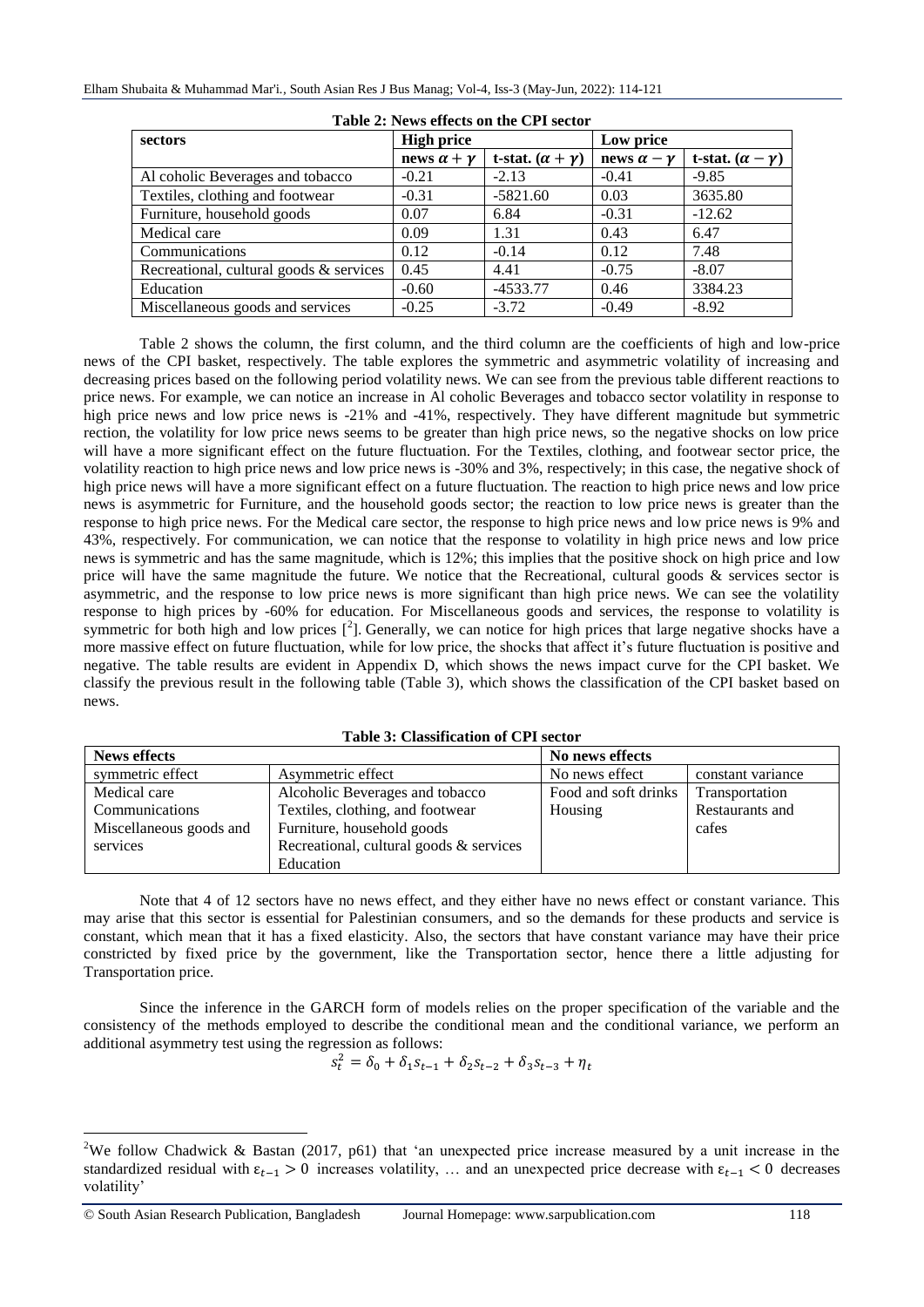Where  $s_t = (\varepsilon_t/h_t^{1/2})'$  denotes to the estimated standardized residual from equation (4), this test proceeds by testing a joint significance test for the null hypothesis of  $\delta_1 = \delta_2 = \delta_3 = 0$ , accepting the null hypothesis will mean that the model is misspecified, and there is a remaining asymmetric effect  $[^3]$ . In Table 4, we report the result of testing the null hypothesis. The result indicated that the models are wee-specified.

| <b>Sectors</b>                          | <b>F</b> -statistic | <b>P-value</b> |
|-----------------------------------------|---------------------|----------------|
| Food and soft drinks                    | 0.04381             | 0.9878         |
| Al coholic Beverages and tobacco        | 0.8715              | 0.4571         |
| Textiles, clothing and footwear         | 1.385               | 0.2491         |
| Housing                                 | 0.7786              | 0.5074         |
| Furniture, household goods              | 0.627               | 0.5985         |
| Medical care                            | 2.515               | 0.06004        |
| Transportation                          | 0.6066              | 0.6116         |
| Communications                          | 0.8198              | 0.4845         |
| Recreational, cultural goods & services | 0.4597              | 0.7108         |
| Education                               | 1.928               | 0.1268         |
| Restaurants and cafes                   | 0.4432              | 0.7224         |
| Miscellaneous goods and services        | 0.8172              | 0.486          |

|  |  |  | <b>Table 4: Diagnostic regression</b> |  |
|--|--|--|---------------------------------------|--|
|--|--|--|---------------------------------------|--|

## **4. CONCLUSION**

Inflation and inflation uncertainty are considered essential subjects to scholars. Although there is a massive study of inflation, a limited study is concerned about inflation uncertainty in small economies. This study investigates the effects of the price change on price volatility for cpi basket in a small closed economy- the case of Palestine. The study uses monthly data for the CPI basket from Jan 2005 to Dec 2019. The study utilizes ARMA-EGARCH (1,1) to capture volatility asymmetric. We perform further regression tests for standardized residuals to check the adequacy of the model specification.

Although many scholars investigated the effect of unexpected prices on volatility, no one has investigated its effect on the CPI basket. To best of our knowledge, this is the first time that the impact of an unexpected price change on the CPI basket has been studied.

The result shows that four of twelve sectors are not affected by the news, either because they are constant variance or because of the not significance of EGARCH. This may arise that this sector is essential for Palestinian consumers, and so the demands for these products and service is constant, which mean that it has a fixed elasticity also, the sectors that have constant variance may its price is constricted by fixed price by the government like Transportation sector, hence there a little adjusting for Transportation price. The Transportation sector shows asymmetric response by magnitude and signs of volatility. The rest sectors show a different response to high price news and low price news either by magnitude or signs. Generally, we can notice high prices that large negative shocks have a more massive effect on future fluctuation, while for low prices, the shocks that affect future fluctuation are positive and negative.

Policymaking is used to take inflation as an indicator of how the economy is healthy, but ignoring the future of inflation is uncertain. This paper provides policymakers with important information about inflation uncertainty in Palestine's CPI basket that helps them consider the policymaker about sectors that have a largely negative and positive shock, which could help them determine the sector that needs reform. The study is considered fundamental for further investigation of these shock cases to CPI sectors.

# **REFERENCE**

**.** 

- Abumdallala, S. M. (2019). The Relationship Between Imports and Inflation in Palestine: Toda and Yamamoto Causality Analysis. *International Journal of Business Administration*, *10*(2), 17–21.
- Balcilar, M., & Ozdemir, Z. A. (2013). Asymmetric and time‐varying causality between inflation and inflation uncertainty in G‐7 countries. *Scottish Journal of Political Economy*, *60*(1), 1–42.
- Bamanga, M. A., Musa, U., Salihu, A., Udoette, U. S., Adejo, V. T., Edem, O. N., Bukar, H., & Udechukwu-Peterclaver, C. T. (2016). Inflation and inflation uncertainty in Nigeria: A test of the Friedman"s hypothesis. *CBN Journal of Applied Statistics*, *7*(1), 147–169.
- Barimah, A. (2014). Exponential GARCH modelling of the inflation-inflation uncertainty relationship for Ghana.

<sup>3</sup>For more details see Enders (2008)

© South Asian Research Publication, Bangladesh Journal Homepage: www.sarpublication.com 119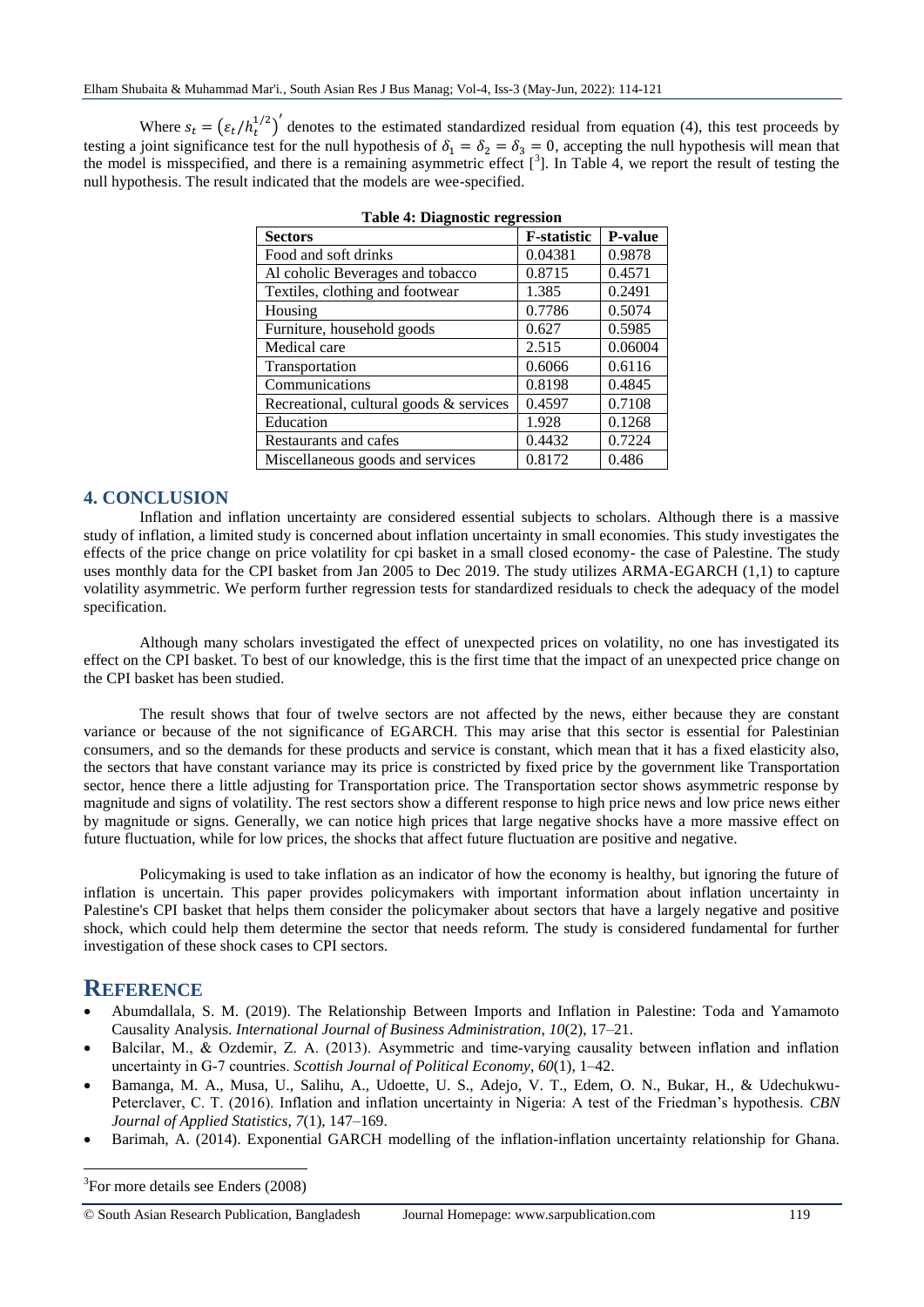*Modern Economy*, *2014*.

- Bollerslev, T. (1986). Generalized autoregressive conditional heteroskedasticity. *Journal of Econometrics*, *31*(3), 307–327.
- Brooks, C. (2019). *Introductory econometrics for finance*. Cambridge university press.
- Caporale, T., & McKiernan, B. (1997). High and variable inflation: further evidence on the Friedman hypothesis. *Economics Letters*, *54*(1), 65–68.
- Chadwick, M., & Bastan, M. (2017). News impact for Turkish food prices. *Central Bank Review*, *17*(2), 55–76.
- Chowdhury, A. (2014). Inflation and inflation-uncertainty in India: the policy implications of the relationship. *Journal of Economic Studies*.
- Enders, W. (2008). *Applied econometric time series*. John Wiley & Sons.
- Friedman, M. (1977). Nobel lecture: inflation and unemployment. *Journal of Political Economy*, *85*(3), 451–472.
- Hachicha, A., & Lean, H. H. (2013). Inflation, Inflation Uncertainty and Output in Tunisia. Economics Discussion Papers, No 2013-1. *Kiel Institute for the World Economy*.
- Ihle, R., El-Jafari, M. K., & von Cramon-Taubadel, S. (2019). Effects of political instability on the volatility of Palestinian food prices. *New Medit*, *18*(3), 59–76.
- Kalkuhl, M., Von Braun, J., & Torero, M. (2016). *Food price volatility and its implications for food security and policy*. Springer Nature.
- Medhat, W. (2006). *The effect of inflation on the accounting disclosure of financial statements in Palestinian economic units: an applied analytical study.* Islamic University of Gaza.
- Naurin, A., & Qayyum, A. (2016). *Impact of Oil Price and Its Volatility on CPI of Pakistan: Bivariate EGARCH Model*.
- Ndiaye, C. T., & Konte, M. A. (2017). The Role of Inflation Uncertainty on Economic Growth: The Case of the WAEMU. *Open Journal of Economics and Finance*, *1*, 1–11.
- Pagan, A. R., & Schwert, G. W. (1990). Alternative models for conditional stock volatility. *Journal of Econometrics*, *45*(1–2), 267–290.
- Rajab, M. (2011). *The impact of spending policy on inflation in Palestine*. Islamic University of Gaza.
- Regep, & Hussein, M. K. (2012). the effect of sumptuous policy on inflation in palestine [Al-Azhar University Gaza]. In *the effect of sumptuous policy on inflation in palestine*. https://doi.org/http://hdl.handle.net/20.500.12358/16553
- Rizvi, S. K. A., & Naqvi, B. (2009). Asymmetric behavior of inflation uncertainty and friedman-ball hypothesis: evidence from pakistan. *26th International Symposium on Money, Banking and Finance, Orléans, France*.
- Thornton, J. (2006). Inflation and inflation uncertainty in India, 1957-2005. *Indian Economic Review*, 1–8.

| Appendix        |                  |                            |            |  |
|-----------------|------------------|----------------------------|------------|--|
|                 |                  | Appendix A                 |            |  |
| <b>Vars</b>     | <b>Intercept</b> | <b>Trend and Intercept</b> | <b>Non</b> |  |
| Food            | $-10.37$         | $-10.00$                   | $-11.28$   |  |
| cholic          | $-13.50$         | $-13.46$                   | $-13.05$   |  |
| <b>Textiles</b> | $-14.30$         | $-14.40$                   | $-14.28$   |  |
| Housing         | $-11.40$         | $-11.47$                   | $-11.21$   |  |
| Furniture       | $-15.16$         | $-15.20$                   | $-14.95$   |  |
| Medica          | $-14.71$         | $-14.73$                   | $-14.01$   |  |
| Transportation  | $-10.90$         | $-11.04$                   | $-10.84$   |  |
| Communications  | $-11.65$         | $-11.96$                   | $-11.64$   |  |
| Recreation      | $-13.22$         | $-13.52$                   | $-13.00$   |  |
| Education       | $-14.37$         | $-14.34$                   | $-14.04$   |  |
| Restaurants     | $-14.83$         | $-14.85$                   | $-13.65$   |  |
| Miscellaneous   | $-13.51$         | $-13.48$                   | $-13.05$   |  |

Source: Author"s calculation

|                  | Appendix B         |        |
|------------------|--------------------|--------|
| <b>Variables</b> | <b>ARIMA</b> order | AIC    |
| Food             | (2,0,2)            | 589.94 |
| cholic           | (0,0,0)            | 704.27 |
| <b>Textiles</b>  | (1,0,1)            | 514.20 |
| Housing          | (0,0,1)            | 407.35 |
| Furniture        | (1,0,0)            | 409.89 |
| Medica           | (0.0, 0)           | 370.38 |
| Transportation   | (0,0,1)            | 466.09 |
| Communications   | (0,0,0)            | 289.50 |
| Recreation       | (0.0, 0)           | 526.21 |